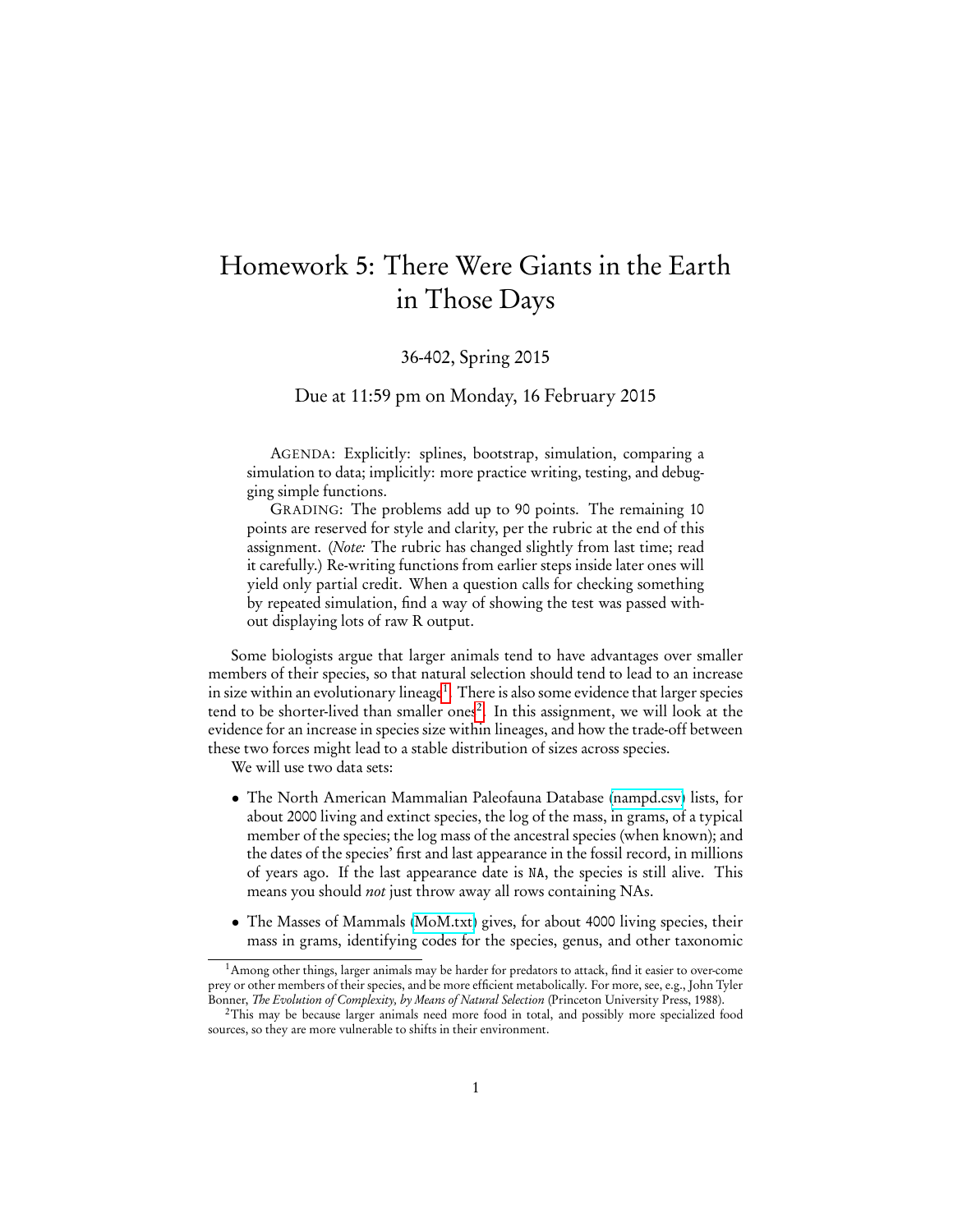groups, and an indicator for whether the species lives in the land or in the water.

The model we will work with goes as follows: At any given time  $t$ , there is a collection of  $n_t$  species, whose masses are  $X_1, X_2, \ldots X_{n_t}$ . At each time step, one current species A gets picked, uniformly at random, to evolve into two new species. The masses of a descendant species  $X_D$  is related to that of its ancestor,  $X_A,$  by the model

<span id="page-1-1"></span>
$$
X_D = \exp\left(r(\log X_A) + Z\right) \tag{1}
$$

where  $Z \sim \mathcal{N}(0, \sigma^2)$ , and r is a function to be learned from the data, subject to the restriction that  $X_D$  has to be at least  $x_{\min}$  and at most  $x_{\max}$ . The ancestor  $X_A$  is removed from the current list of species, and its two independent descendants are added. After this, all species currently in the list have a risk of going extinct, with the probability for a species of mass  $x$  going extinct being a function of their mass,

<span id="page-1-3"></span>
$$
p_e(x) = \beta x^\rho \tag{2}
$$

Any species become extinct are removed from the collection. We then iterate the model again.

In all of the following questions, unless otherwise specified, you may take  $\sigma^2$  = 0.63 (what are the units?),  $x_{\text{min}} = 1.8$  grams,  $x_{\text{max}} = 10^{15}$  grams,  $\rho = 0.025$ , and  $\beta = 1/5000$ .

- <span id="page-1-0"></span>1. (5) Linearly regress the log of the new mass on the log of the ancestral mass. Plot this regression line, along with a scatter-plot of the data, in units of grams, not log-grams. Carefully explain the interpretation of both the slope and the intercept. A rote recitation of "a one unit change", etc., will not receive full credit; think about the model, the transformations, and what the transformed model says about the variables.
- <span id="page-1-2"></span>2. (10) Use a smoothing spline to do a nonparametric regression of log new mass on log ancestral mass. Create a plot showing the data points, the model from question [1,](#page-1-0) and the spline, making sure that the axes are in units of grams, not log-grams.
- 3. (20)
	- (a) (10) Using resampling of residuals, calculate 95% confidence bands for the spline curve, and add them to the plot.
	- (b) (10) Using resampling of cases, calculate standard errors for the spline curve, and add bands at  $\pm 2$  standard errors to the plot.
- 4. (10) Write a function, rmass, which takes as inputs a single ancestral mass  $X_A$ (not  $\log X_A$ ), an estimated spline function  $r$  , and any other parameters required by the model, and returns a single random value for  $X_D$ , according to Eq. [1.](#page-1-1) Make sure the returned value is in grams, not log grams. You will probably find it easiest to keep generating candidate values for  $X_{\!D}^{},$  until you get one which is between the limits. Hint: while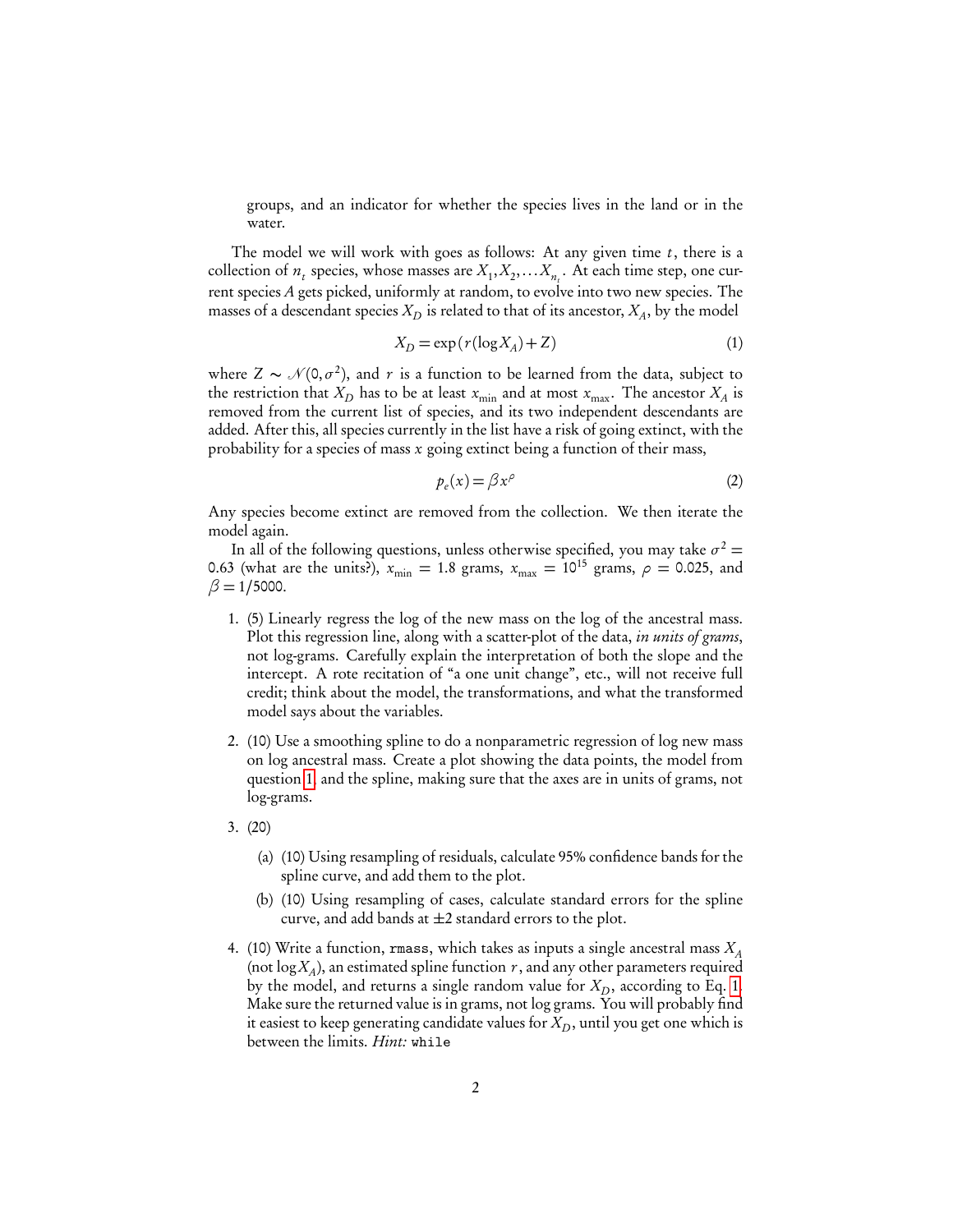- (a) (2) What model parameters does your rmass need?
- (b) (4) Check, by repeated simulation, that the output is always between  $x_{\min}$ and max, even when  $X_A$  is brought near either limit.
- (c) (4) Using the spline curve you estimated in question [2,](#page-1-2) create 150 evenly spaced  $X_A$  values between  $x_{\min}$  and max, generate an  $X_D$  for each of them, and fit a spline curve to the simulated values. Check that it is close to, but not identical with, the one you found from the data. (Why should it not be identical?)
- 5. (10) Write a function, origin, which takes the same arguments as rmass, except that instead of one ancestral mass it can take a vector of them. origin should pick one entry from the vector to be  $X_A,$  and generate two independent values of  $X_D$  from it. One of these should replace the entry for  $X_A$ , and the other should be added to the end of the vector.
	- (a) (4) Check, by simulating with a length-one vector of ancestral masses, that neither component of the returned value matches the ancestral mass (why?), that both components have the same marginal distribution, and that the two components are uncorrelated with each other.
	- (b) (2) Check, by simulating, that if the input vector of masses has length  $m$ , the output vector always has length  $m + 1$ . (Check at least two values of m.)
	- (c) (4) Check, by simulating, that  $m-1$  entries in the output match the input exactly. Check this for at least two values of m. Hint: is.element, or %in%, or match.
- 6. (5) Write a function, extinct.prob, which takes as inputs a vector of species masses, and parameters  $\rho$  and  $\beta$ , and returns the extinction probabilities according to Eq. [2.](#page-1-3)
	- (a) (2) Check that if the masses are c(100, 1600, 10000) grams,  $\rho = 1/2$ and  $\beta = 1/200$ , then extinct.prob returns the right values.
	- (b) (1) Check that if  $\rho = 0$ , the output probabilities are all  $\beta$ , no matter what the masses are.
	- (c) (1) Check that if the input masses are all equal, so are the returned probabilities, for at least three of different combinations of mass, *ρ* and *β*.
	- (d) (1) Check that if  $\rho \neq 0$  and  $\beta \neq 0$ , and the masses are all different, then the returned probabilities are all distinct.
- 7. (5) Write a function, extinction, which takes a vector of species masses, *ρ* and  $\beta$ , and returns a possibly-shorter vector which removes the masses of species which were probabilistically selected for extinction. Be sure to handle the (unfortunate) case where every species goes extinct. *Hint:* Explain what rbinom(n,size=1,prob=p) does when p is a vector of length n.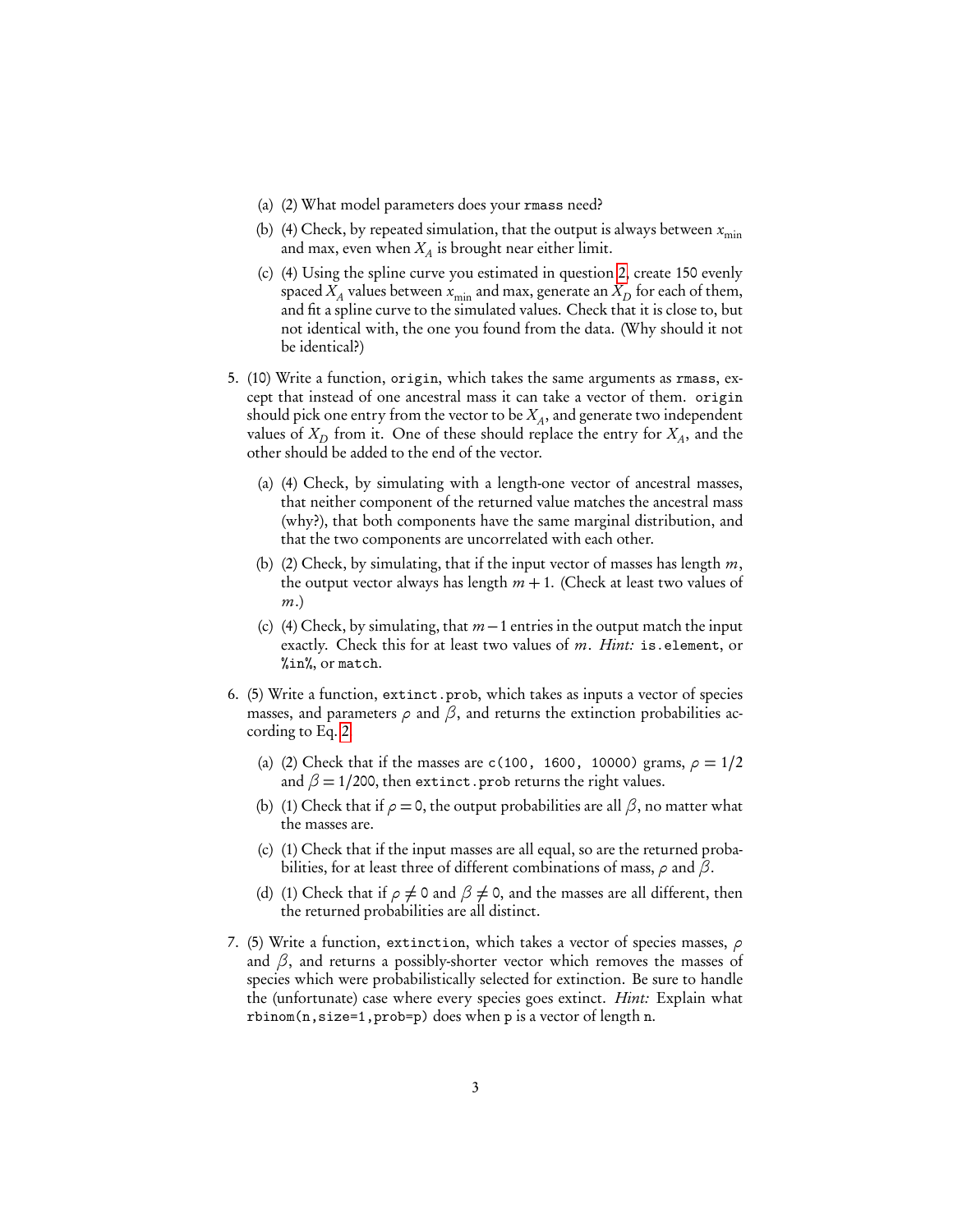- (a) (1) Check that if  $\beta = 0$ , the output vector is always the same as the input vector.
- (b) (3) Create a case where the input masses are all equal, and *ρ* and *β* are set so that the extinction probability should be 1/2. Check that the output is, on average, half as long as the input.
- (c) (1) In the same test cases as the previous part, check that all the values in the new vector of masses were also in the old vector of masses.
- 8. (5) Write a function, evolve\_step, which takes as inputs a vector of species masses, plus all needed parameters and estimated curves; calls origin and extinction as appropriate; and returns a new vector of species masses. How do you know it works?
- 9. (5) Write a function, mass\_evolve, which takes the same inputs as evolve\_step, plus an additional number T; iterates evolve\_step  $T$  times; and returns the final vector of species masses. How do you know it works? *Hint*: There will almost certainly need to be a for loop inside the function.
- 10. (5) In this question, use the default parameter values, and the spline you estimated in question [2.](#page-1-2)
	- (a) (1) Run mass\_evolve starting from a single species with a mass of 120 grams for  $T = 2 \times 10^5$  steps. Save the output as masses. 1. Plot the histogram.
	- (b) (1) Re-run mass\_evolve from the same conditions. Save as masses.2. Plot the histogram.
	- (c) (1) Re-run from the same conditions but for  $T = 4 \times 10^5$  steps, saving as masses.3. Plot the histogram.
	- (d) (1) Change the starting condition to two species, one of 40 grams and one of 1000 grams. Run twice, both times with  $T = 2 \times 10^5$ , saving the results as masses.4 and masses.5.
	- (e) (1) How do the distributions of the various masses compare to each other?
- 11. (5)
	- (a) (1) Load the Masses of Mammals data set, and plot the histogram of masses for land species.
	- (b) (2) Compare, verbally, the distribution for land species to that obtained from the simulations.
	- (c) (2) Compare the distributions using QQ plots.
- 12. (5) Does the output of the simulation model match the distribution of masses we actually observe? Are the differences between the model and reality bigger